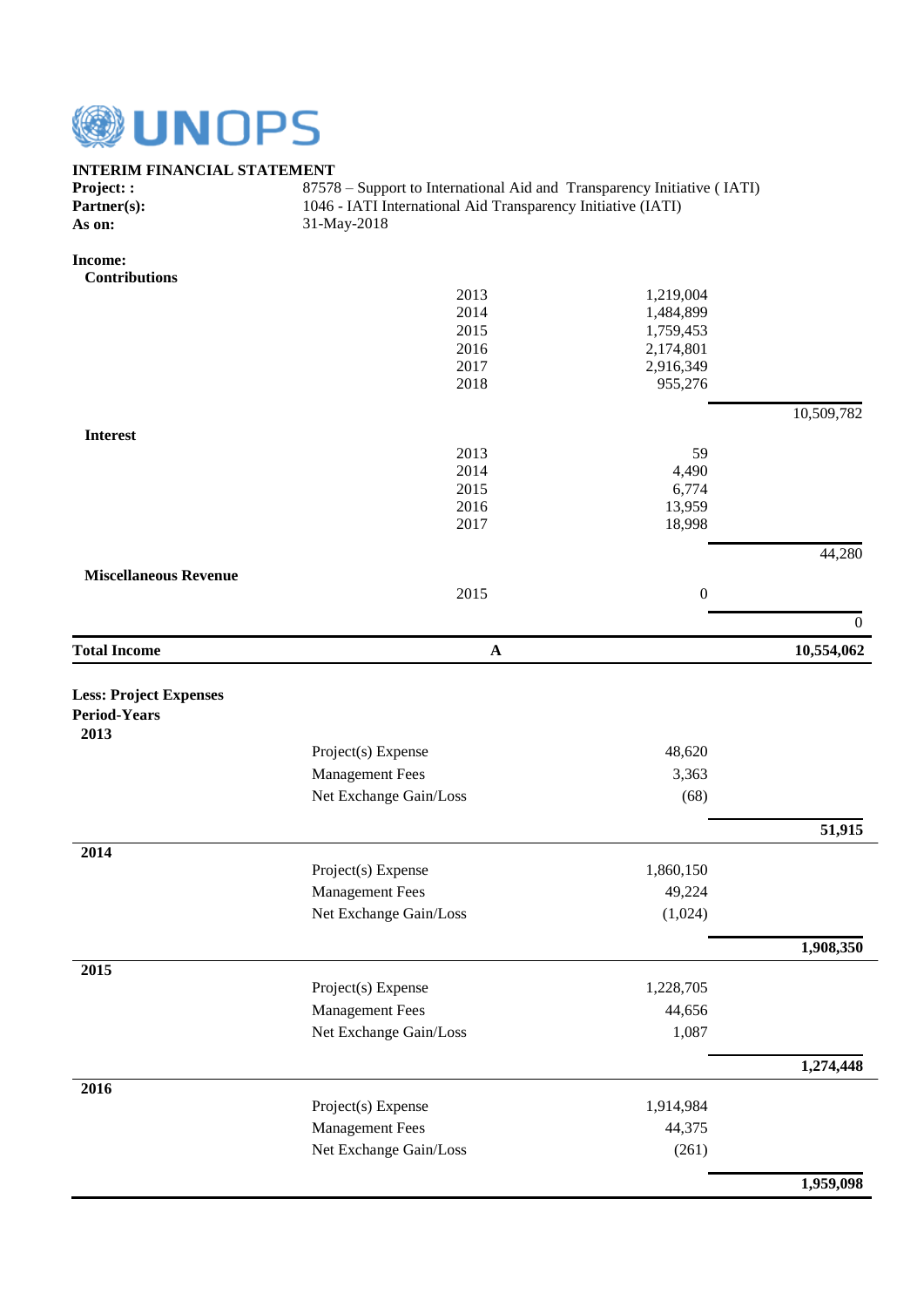

| <b>INTERIM FINANCIAL STATEMENT</b>      |                                                                             |             |           |                  |  |
|-----------------------------------------|-----------------------------------------------------------------------------|-------------|-----------|------------------|--|
| Project::                               | 87578 – Support to International Aid and Transparency Initiative (IATI)     |             |           |                  |  |
| Partner(s):                             | 1046 - IATI International Aid Transparency Initiative (IATI)<br>31-May-2018 |             |           |                  |  |
| As on:                                  |                                                                             |             |           |                  |  |
| 2017                                    |                                                                             |             |           |                  |  |
|                                         | Project(s) Expense                                                          |             | 1,907,474 |                  |  |
|                                         | <b>Management Fees</b>                                                      |             | 54,558    |                  |  |
|                                         | Net Exchange Gain/Loss                                                      |             | (638)     |                  |  |
|                                         |                                                                             |             |           | 1,961,394        |  |
| 2018                                    | Project(s) Expense                                                          |             | 351,414   |                  |  |
|                                         | <b>Management Fees</b>                                                      |             | 11,549    |                  |  |
|                                         | Net Exchange Gain/Loss                                                      |             | 150       |                  |  |
|                                         |                                                                             |             |           |                  |  |
|                                         |                                                                             |             |           | 363,113          |  |
| <b>Total Expenditure</b>                |                                                                             | B           |           | 7,518,318        |  |
| <b>Less: Project Advances</b>           |                                                                             | $\mathbf C$ |           | 2,340            |  |
| <b>Less: Project Capitalised Assets</b> |                                                                             | D           |           | $\boldsymbol{0}$ |  |
| <b>Project Cash Balance</b>             |                                                                             | $A-B-C-D$   |           | 3,033,404        |  |
| <b>Less: Commitments</b>                |                                                                             | $\bf{E}$    |           | 580,834          |  |
| <b>Project Fund Balance</b>             |                                                                             | $A-B-C-D-E$ |           | 2,452,570        |  |

Notes:

\* All amounts are in USD. Transactions in non-USD have been converted to USD at the UN operational rate of exchange as on the date of the transaction.

\* This is an interim statement provided for information purposes only. Figures are not final.

\* The report includes fee projections for open period(s).

\* Project advances include operational advances, prepayments, petty cash, and any VAT payments to suppliers that have yet to be recovered.

Certified by: Comment: MERON MEKURIAW FINANCE SPECIALIST SSC IPAS, UNOPS HQ

R Meron Meksinans

Date: 20 June 2018

Report run on: 20 Jun 2018